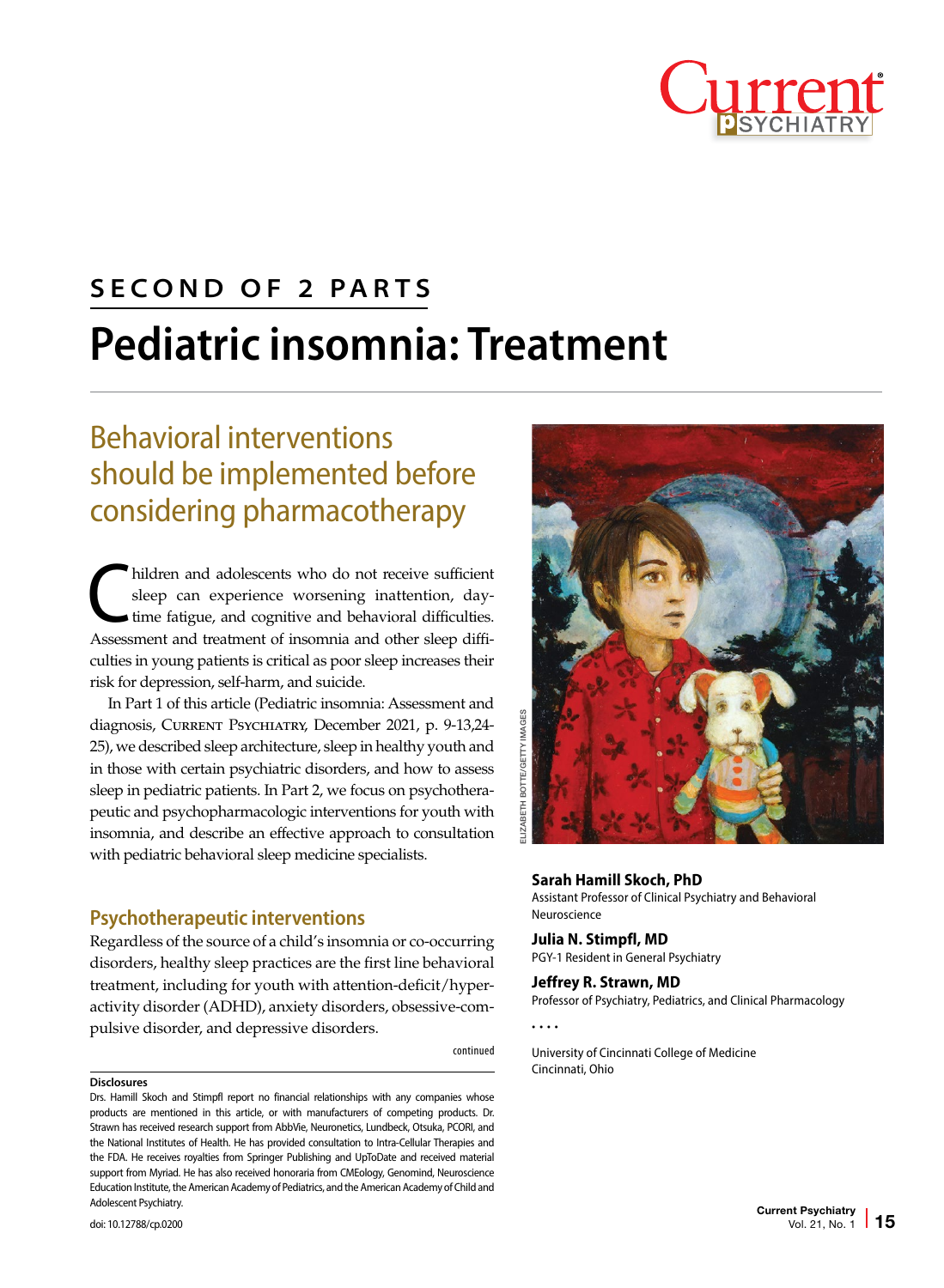

**Treating pediatric insomnia**

#### **Clinical Point**

Sleep restriction should be used only after other sleep hygiene measures have been put into place for several weeks



#### **Behavioral interventions for insomnia**

#### Sleep hygiene

- 1. Bedtime routine
	- Same 3 to 4 activities each night
	- Activities go in the same order each night (bath, pajamas, books, bed)
- 2. Bedroom environment
	- Dark
	- Quiet • Cool
	- Comfortable
	- Safe
	- Consistent
	- Low stimuli
- 3. Limit/eliminate devices in bedroom
	- Remove electronics (ie, TV, video games)
	- Limit use of handheld devices in bedroom, never in bed
	- Use a "tech check basket"—a place to hold all devices for specified period of time (ie, 10 pm to 6 am)
- 4. Consistent wake-up time on weekdays and weekends
	- Keep wake-up times within 1 hour on weekdays vs weekends
- 5. "Zeitgebers" (cues that help regulate the body's circadian rhythms)
	- Meals at consistent time on weekdays and weekends
	- Increased physical activity most days of the week
- Exposure to daylight in the morning to set circadian rhythm for the day

#### Stimulus control

- Use bed for sleep only
	- Other activities occur outside of bed (cellphone, computer, reading, etc)

#### Sleep restriction

- Possibly appropriate for adolescents when above strategies have not been successful
- Restrict sleep to 6 to 7 hours a night
- Once adolescent reaches 85% sleep efficiency or higher, add time in bed for sleep
- Do not restrict sleep any more than 6 to 7 hours for adolescents

#### **Healthy sleep practices/sleep hygiene Developmentally appropriate bedtimes and routines** (*Table*). Helping children establish

a regular, consistent bedtime is key in promoting healthy sleep. Ideally, the bedtime routine involves 3 to 4 activities each night in the same order, and these activities should be relaxing and soothing (eg, taking a bath, putting on pajamas, reading books). Setting age-appropriate bedtimes also is important. If an older child is asked to go to bed at 8

pm but cannot fall asleep for an hour, they may not have insomnia but instead a developmentally inappropriate bedtime. Several studies found that children younger than age 10 should go to bed no later than 9 pm. Bedtimes later than 9 pm for young children are correlated with shorter sleep duration.<sup>1</sup>

**Consistent sleep schedules.** Another important aspect of healthy sleep is working with parents to enforce a consistent bedtime and wake-up time, including weekdays and weekends. Ideally, bedtime on weekdays and weekends should not vary by more than 1 hour. Helping children wake up at the same time each day helps to set and regulate their circadian rhythm. Keeping these schedules consistent on vacations and school holidays also is helpful. For adolescents, the weekday/weekend bedtimes can vary by up to 2 hours because adolescents have a delayed circadian rhythm and wake-up times for high school can be early.

**Environmental factors.** An important piece of parental education is stimulus control and the ingredients of healthy sleep. Healthy sleep ingredients include a dark, quiet, consistent, and cool bedroom; a comfortable bed, the child feeling safe, and limited environmental stimuli.

#### **Cognitive-behavioral therapy for insomnia**

**Relaxation.** Pediatric patients can be taught relaxation, mindfulness, meditation, and progressive muscle relaxation techniques to help lower overall stress. This can be especially helpful for youth with sleep disorders or anxiety. Guided relaxation apps are popular among children and teens, and various apps offer soothing sounds, deep breathing, progressive muscle relaxation, and guided imagery. This can be taught in psychotherapy sessions and used at home to promote gains in between sessions.

**Stimulus control.** Stimulus control involves using the bed exclusively for sleep and avoiding nonsleep activities in bed (eg, reading, watching television, using a computer, worrying). These activities promote wakefulness and insomnia. This may mean the child does not get into bed until they cannot keep their eyes open, even if that delays bedtime. If the child is still awake within 15

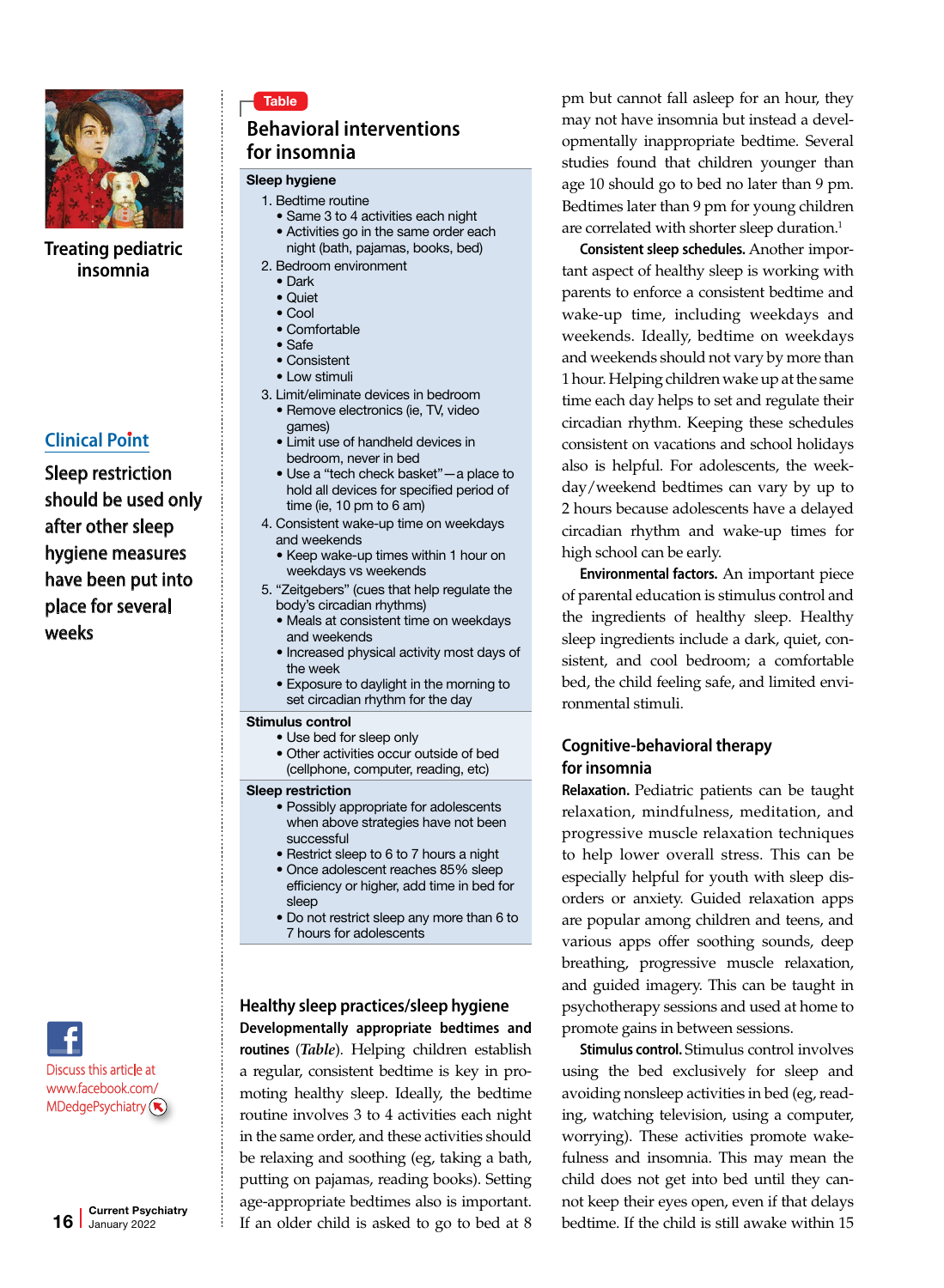to 20 minutes, they should be encouraged to get out of bed and engage in a nonstimulating activity such as meditation, reading, or sitting quietly in the dark or low light. This recommendation can run counter to parents' intuition that children with sleep problems should go to bed earlier. Using the bed only for sleep conditions the child to falling asleep or being asleep when in bed.

**Sleep restriction.** Sleep restriction involves restricting sleep to a set number of hours in order to increase their sleep efficiency (time slept in bed divided by total time spent in bed x 100). Restricting sleep to 6 to 7 hours increases sleep efficiency, consolidates sleep, and extinguishes the association of being awake in bed. For older adolescents, sleep restriction may help to limit their time in bed to either falling asleep or being asleep. This is intended to be used as a short-term strategy and only after other sleep hygiene measures (bedtime routine, environmental factors, etc) have been put into place for several weeks. While this strategy sounds unappealing to most individuals with insomnia, it can lead to lasting change due to the use of behavioral conditioning in bed. Because sleep restriction can lead to significant daytime sleepiness and impairment during the day, sleep should not be restricted to <6 hours a day for children and adolescents. Once the adolescent is sleeping more consistently and sleep efficiency reaches 85% or higher, time in bed for sleep is increased.<sup>2</sup>

**Cognitive restructuring.** Some children and adolescents develop maladaptive thoughts about sleep that further promote insomnia. These thoughts might include "I will never get to sleep," "I am going to have a terrible day if I cannot fall asleep," or "I will fail my test tomorrow if I am unable to sleep." Such maladaptive thoughts are often untrue but promote wakefulness in the early or middle part of the night. Cognitive restructuring involves helping the child identify each problematic thought, challenge how accurate each thought is with evidence, and replace the problematic thought with a more helpful thought. For instance, an adolescent can recognize that even if they have a sleepless night, their catastrophic outcome (eg, "I will not be able to function") is likely untrue. A psychologist can help review evidence for this, including previous times when the adolescent has not slept well and managed to get through the next day.

#### **When is pharmacologic treatment needed?**

Pharmacologic treatment may be indicated if a child does not show significant improvement following behavioral intervention (*Figure, page 19*). However, it is critical to exclude other primary causes of dyssomnia (eg, obstructive sleep apnea, iron deficiency anemia) before pursuing pharmacotherapy, because pharmacotherapy could mask an underlying disorder. Moreover, while there is relatively limited evidence for psychopharmacologic interventions for sleep difficulties in children and adolescents, a large survey of child and adolescent psychiatrists  $(N = 1,273)$  suggested that medications were considered for one-quarter of pediatric patients with insomnia.3 Further, patients with specific comorbidities such as neurodevelopmental disorders may be more likely to be prescribed soporifics.<sup>4</sup>

#### **What is the evidence for pharmacotherapy?**

**Antihistamines.** Histamine antagonists which promote sleep by blocking the wakefulness-promoting and circadian-related effects of histamine—are the most commonly used medications to treat pediatric insomnia, despite a dearth of data from prospective trials.<sup>5,6</sup> In 1 small study, Russo et al7 found diphenhydramine, 1 mg/kg at bedtime, reduced sleep latency and nighttime awakenings, and increased sleep duration in patients ages 2 to 12; similar effects have been observed in pediatric burn patients.8 There are some limited data for other H1 antagonists (eg, hydroxyzine) in pediatric insomnia.<sup>9-11</sup>

**Alpha-2 agonists** increase rapid eye movement sleep via dose-dependent downregulation of noradrenergic signaling<sup>12</sup> and thus have been commonly prescribed for insomnia in children and adolescents. In fact, the nonselective alpha-2 agonist clonidine is among the most prescribed medications for youth with insomnia, and may be efficacious



#### **Clinical Point**

Before pursuing pharmacotherapy, exclude other primary causes of dyssomnia (eg, sleep apnea, iron deficiency anemia)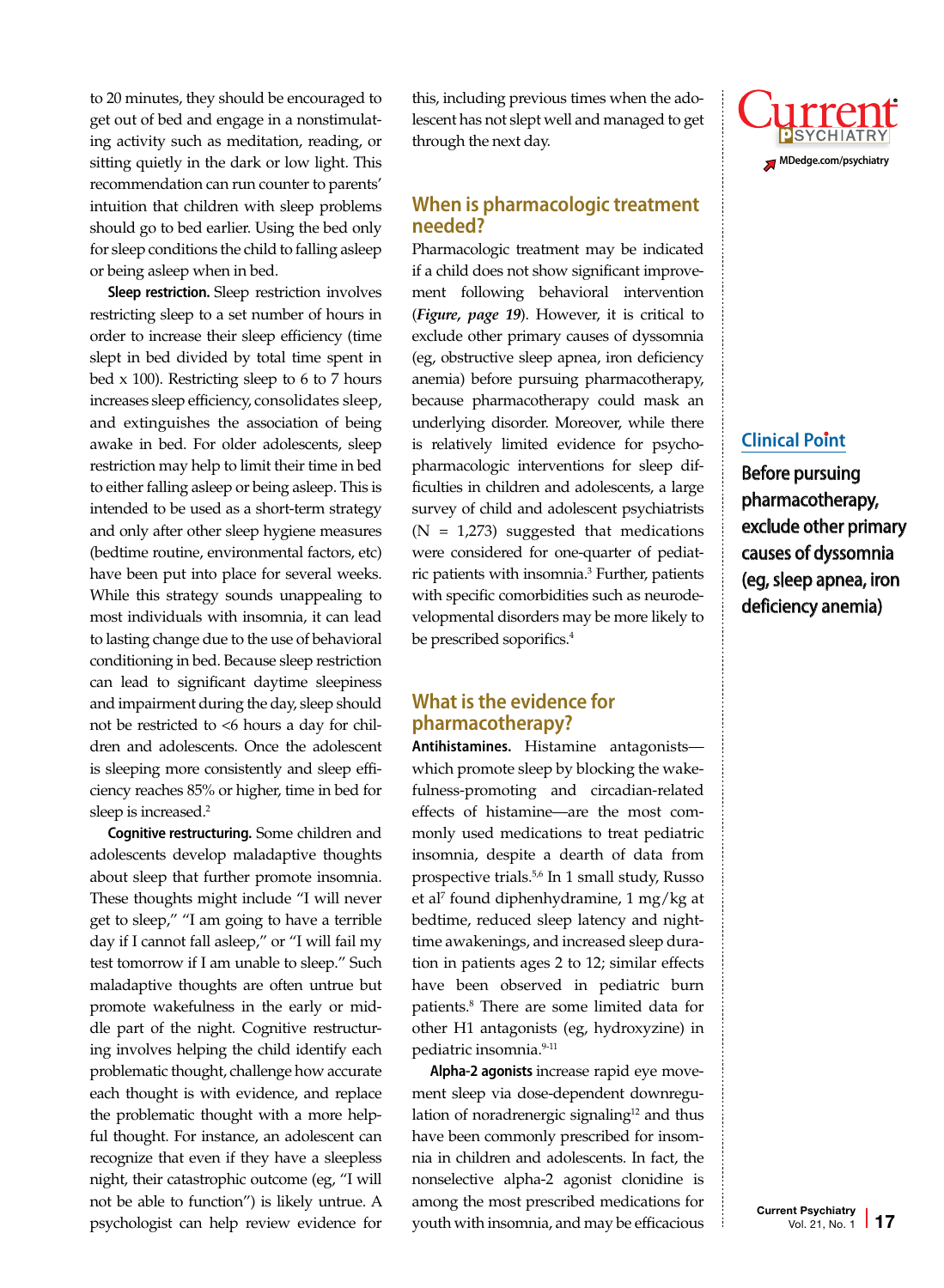

**Treating pediatric insomnia**

#### **Clinical Point**

The effectiveness of exogenous melatonin may be decreased in patients with decreased CYP1A2 activity

in youth with neurodevelopmental disorders and ADHD.13 In small retrospective studies, clonidine decreased sleep latency and nighttime awakenings in addition to increasing sleep duration.<sup>14</sup> Also, clonidine was well tolerated but associated with daytime somnolence. Guanfacine—a selective alpha-2 agonist—is also commonly prescribed for insomnia in youth, although results of trials have been equivocal.<sup>15</sup> Given the more rapid absorption and shorter Tmax of clonidine relative to guanfacine, the former may be preferred as a soporific.

**Melatonin and melatonin agonists.** The primary regulator of the sleep-wake cycle is melatonin, an endogenous hormone produced by the pineal gland in response to changes in retinal light perception. Exogenous melatonin supplementation may be the preferred initial pharmacotherapy for sleep-onset insomnia due to its chronobiotic properties.16 In clinical studies, both immediaterelease<sup>17,18</sup> and extended-release<sup>19</sup> melatonin reduced sleep-onset latency and increased total sleep duration in pediatric patients, although the increase in total duration of sleep was greater with extended-release preparations. Additionally, tolerability data for melatonin in pediatric patients are encouraging. A 2-year randomized trial of prolonged-release melatonin for insomnia in pediatric patients found no adverse effects with regard to growth, body mass index, or pubertal development.<sup>20</sup> Additionally, significant improvements in sleep quality, sleep patterns, and caregiver satisfaction were maintained throughout the trial, and no withdrawal symptoms were observed upon discontinuation.

Melatonin may have a particularly important role in circadian rhythm sleep disorders. In this regard, low-dose melatonin (0.5 mg), when timed relative to the endogenous dim light melatonin onset (DLMO), is more effective in shifting sleep phase than higher doses, which suggests that timing may have greater impact than dosage.<sup>21</sup> Data regarding melatonin administration with respect to DLMO suggest that the optimal administration time is 4 to 6 hours before a child's preferred bedtime, and doses of 0.5 to 1 mg have been effective when given in this window.<sup>22</sup>

Variation across studies has contributed to a lack of consensus regarding pediatric melatonin dosing. For example, .05 mg/kg may be a minimal effective dose when given 1 to 2 hours before bedtime<sup>18</sup>; however, in surveys doses vary considerably, with typical doses of 2.5 to 3 mg for prepubertal children and 5 mg for adolescents.<sup>5</sup> Of note, in patients with decreased cytochrome P450 (CYP) 1A2 activity, lack of diurnal variation in melatonin serum concentration may decrease the effectiveness of melatonin.16

Ramelteon is a potent agonist of the melatonin MT1 and MT2 receptors, with a significantly higher binding affinity than melatonin in vitro. In case reports, ramelteon was welltolerated, improved delayed sleep onset, and decreased nighttime awakenings.<sup>23</sup>

**Zolpidem, eszopiclone and zaleplon.** Studies of selective GABAergic modulators and benzodiazepines have not produced positive results in prospective trials of youth with insomnia. Zolpidem was studied in children and adolescents  $(N = 201)$ with ADHD; although sleep latency did not differ between zolpidem and placebo, some significant improvements were observed in adolescents.24 Zolpidem was generally well tolerated, with approximately 10% of youth discontinuing due to adverse effects. Additionally, eszopiclone—which has a longer duration of action compared with zolpidem—has been studied in children and adolescents with ADHD ( $N = 486$ ) who were also evaluated with a sleep study. No differences were observed between placebo and eszopiclone in terms of sleep latency and approximately 10% of patients discontinued treatment as a result of adverse events.25 We were unable to locate any prospective trials of zaleplon or benzodiazepine receptor agonists for insomnia in youth, although some reports suggest that clonazepam may have a possible role for specific parasomnias.<sup>26,27</sup>

**Dual orexin receptor antagonists.** Suvorexant, an antagonist of the wakefulness-promoting neuropeptide orexin, improved subjective sleep quality in a prospective trial of adolescents with insomnia  $(N = 30)$ , although dropout was high  $(44\%)$ .<sup>28</sup> Of those patients, reasons for discontinuation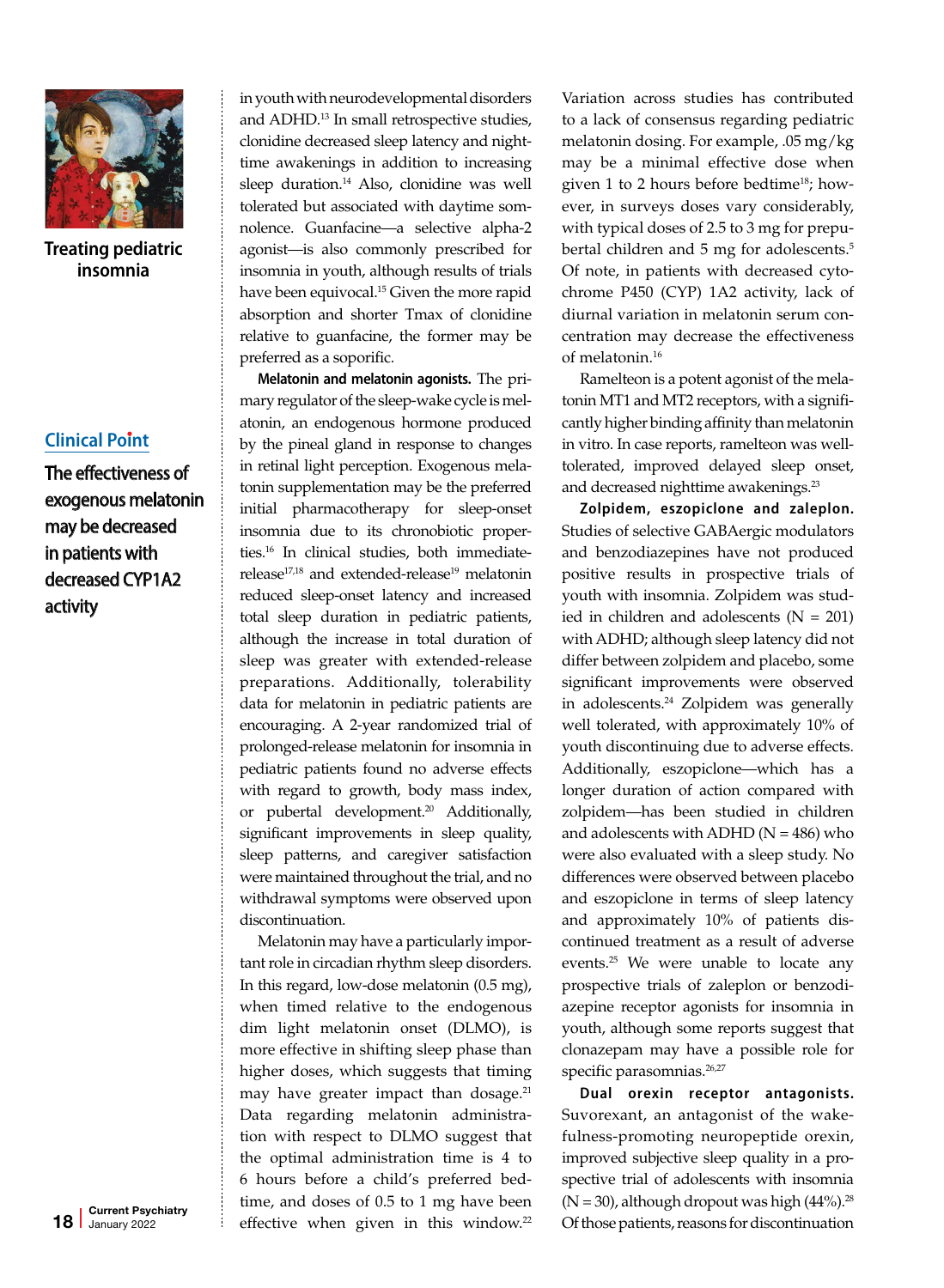#### Figure

#### **Psychotherapeutic and pharmacologic treatment of pediatric insomnia**



CBT-I: cognitive-behavioral therapy for insomnia

included loss to follow-up, lack of effectiveness, and abnormal dreams. We were unable to locate any trials of lemborexant in pediatric patients.

**Atypical antidepressants.** Trazodone is commonly prescribed for insomnia in pediatric patients with comorbid mood or anxiety disorders. In open-label studies of children and toddlers, trazodone may be well-tolerated and improve sleep.<sup>29</sup> Additionally, development of a physiologically based pharmacokinetic model to inform trazodone dosing for youth with insomnia is underway.30 Some studies in adolescents with depression suggest that caution should be used when combining trazodone with medications that inhibit CYP2D6. In the Treatment of SSRI-Resistant Depression in Adolescents study, none of the patients who were treated with trazodone (vs other soporifics) improved.31 This may relate to CYP2D6 interactions and accumulation of methyl-chloro-piperazine (mCPP), a trazodone metabolite that is associated with dysphoria, irritability, and depression.<sup>31</sup> This finding has been replicated in a separate cohort of depressed adolescents.32

Because of its antihistaminergic effects, mirtazapine has been used to treat insomnia in adults. One open-label study of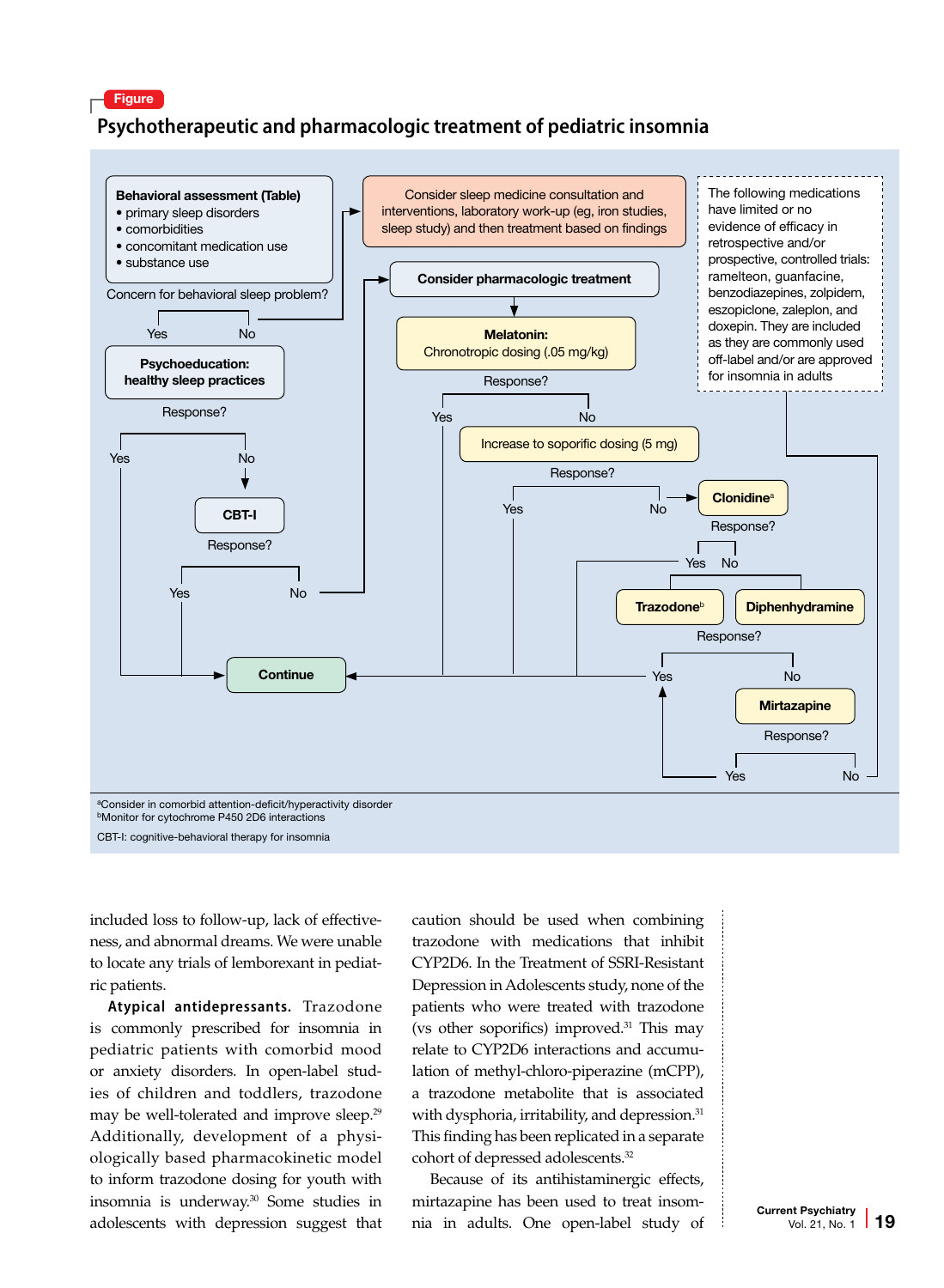

**Treating pediatric insomnia**

#### **Clinical Point**

Consider whether insomnia is the child's primary disorder, or is secondary to another diagnosis

mirtazapine in children and young adults ages 3 to 23 with neurodevelopmental disorders suggested that mirtazapine improved behavioral symptoms and insomnia, and was associated with few treatment-limiting adverse effects.33

**Tricyclic antidepressants.** In a retrospective study of youth with insomnia who failed behavioral interventions and melatonin ( $N = 29$ ), doxepin, a potent H1 antagonist, improved subjective sleep in one-half of patients.34

#### **Consultation with pediatric sleep medicine specialists**

It often will behoove the psychiatric clinician to review their concerns with a behavioral sleep medicine specialist or a psychologist with specific expertise in the psychotherapeutic treatment of sleep who can provide important guidance regarding the key aspects of treatment. When discussing a particular patient's presentation with the pediatric behavioral sleep psychologist/specialist, consider the following questions:

• Is the child's sleep disorder the primary problem, or is the child's insomnia secondary to another diagnosis (psychiatric or nonpsychiatric)?

•What are the primary sleep-related problems the child/family presents with? How long have the symptoms been present?

• Is the sleep disorder interfering with the child's functioning, either academically or socially? Does the child's sleep problem interfere with other family members' sleep?

• Does the child have a comorbid psychological conditions such as ADHD, depression, or anxiety, and/or is undergoing treatment for these disorders, which may play a role in the sleep problem?

• Is a sleep study warranted?

A sleep study, also known as polysomnography (PSG), is a diagnostic test in which physiologic parameters are continuously recorded during a period of sleep via electroencephalography, electromyography, electrooculogram, electrocardiogram, airflow sensors, pulse oximeter, body position monitors, and video. In 2012, the American Academy of Sleep Medicine published

evidenced-based practice parameters for respiratory and nonrespiratory indications for PSG.35 It is most commonly indicated to rule out obstructive sleep apnea in pediatric patients who exhibit snoring, gasping, irregular breathing, witnessed apneic events, unusual head positioning, or other signs of obstructive breathing during sleep. Nonrespiratory indications for PSG include children suspected of having periodic limb movement disorder and suspected narcolepsy. Children with frequent parasomnias, epilepsy, or nocturnal enuresis should be clinically screened for presence of comorbid sleep disorders, and PSG would be indicated if there are concerns about a possible sleep-disordered breathing disorder. PSG is also recommended for children with hypersomnia, to differentiate a parasomnia from sleep-related epilepsy, and for children suspected of having restless leg syndrome.36 PSG is not typically indicated in the initial evaluation of insomnia (unless there is evidence of a comorbid sleep disorder), circadian rhythm disorders (ie, delayed sleep phase syndrome), or for evaluation of children with sleep-related bruxism.<sup>3</sup> Special considerations for PSG in children include ensuring a parent or guardian is always with the child, providing developmentally appropriate sleeping arrangements, arranging family tours of the sleep lab prior to the study, and accommodating for earlier bedtimes.37

#### **References**

- 1. Mindell JA, Li AM, Sadeh A, et al. Bedtime routines for young children: a dose-dependent association with sleep outcomes. Sleep. 2015;38(5):717-722.
- 2. Kansagra S. Sleep disorders in adolescents. Pediatrics. 2020;145(Suppl 2):S204-S209.
- 3. Owens JA, Mindell JA. Pediatric insomnia. Pediatr Clin North Am. 2011;58(3):555-569.
- 4. Bruni O, Angriman M, Melegari MG, et al. Pharmacotherapeutic management of sleep disorders in children with neurodevelopmental disorders. Expert Opin Pharmacother. 2019;20(18):2257-2271.
- 5. Owens JA, Rosen CL, Mindell JA, et al. Use of pharmacotherapy for insomnia in child psychiatry practice: a national survey. Sleep Med. 2010;11(7):692-700.
- 6. Schnoes CJ, Kuhn BR, Workman EF, et al. Pediatric prescribing practices for clonidine and other pharmacologic agents for children with sleep disturbance. Clin Pediatr (Phila). 2006;45(3):229-238.
- 7. Russo RM, Gururaj VJ, Allen JE. The effectiveness of diphenhydramine HCI in pediatric sleep disorders. J Clin Pharmacol. 1976;16(5-6):284-288.
- 8. Yangzom N, Gottschlich MM, Ossege J, et al. The effect of diphenhydramine on sleep in pediatric burn patients: a secondary analysis. J Burn Care Res. 2015;36(2):266-271.
- 9. Ghanizadeh A, Zare S. A preliminary randomised doubleblind placebo-controlled clinical trial of hydroxyzine